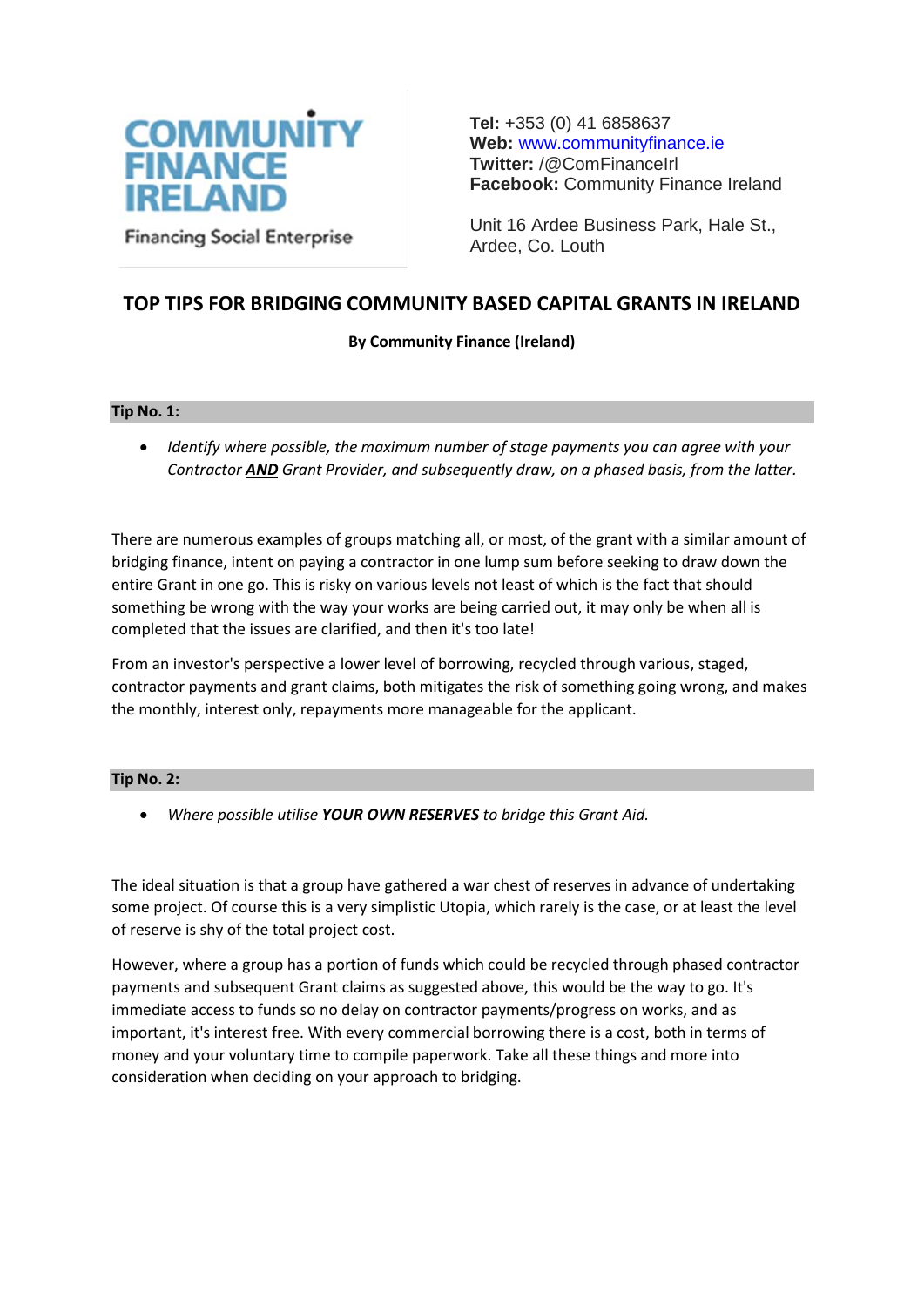# **COMMUNITY FINANCE IRELANI**

**Financing Social Enterprise** 

**Tel:** +353 (0) 41 6858637 **Web:** [www.communityfinance.ie](http://www.communityfinance.ie/)  **Twitter:** /@ComFinanceIrl **Facebook:** Community Finance Ireland

Unit 16 Ardee Business Park, Hale St., Ardee, Co. Louth

## **Tip No. 3:**

 *Where Reserves are not an option – Source a Local Corporate "Sponsor" who may be agreeable to bridge the Grant interest free, on the understanding that the entire Capital will be redeemed to them upon payment of the grant to the Voluntary Group.*

The next step, where group reserves are negligible, is to identify the potential for local business(es) to step into the breach with interest free credit while you wait on the total Grant to be drawn.

It's a low/no cost solution to bridging. It affords an opportunity for local business to get involved in the community project at a relatively low level of risk. Probably better if a collaboration of local businesses become involved to spread whatever risk might exist, but also to share whatever PR opportunities arise among them.

#### **Tip No. 4:**

 *Engage closely with the Grant Liaison Officer throughout the project development phase to ensure eligibility compliance*

We don't need to tell you that grants can be tricky (a) to actually obtain, but also (b), to ensure you comply with eligibility criteria throughout, particularly where unforeseen issues arise mid-project.

The relevant Development Officers affiliated with the Grant Provider are there to ensure ALL THE FUNDING is drawn. It's in their interests you get everything that is due to you. USE THEM. We often here of "them and us" perceptions with respect to grant providers. Outside of something like a specific personality clash, it would be absurd to assume that ongoing close engagement with the Officers would do anything other than cement a professional relationship for this project, and as importantly, go a long way to build credibility for your next ask.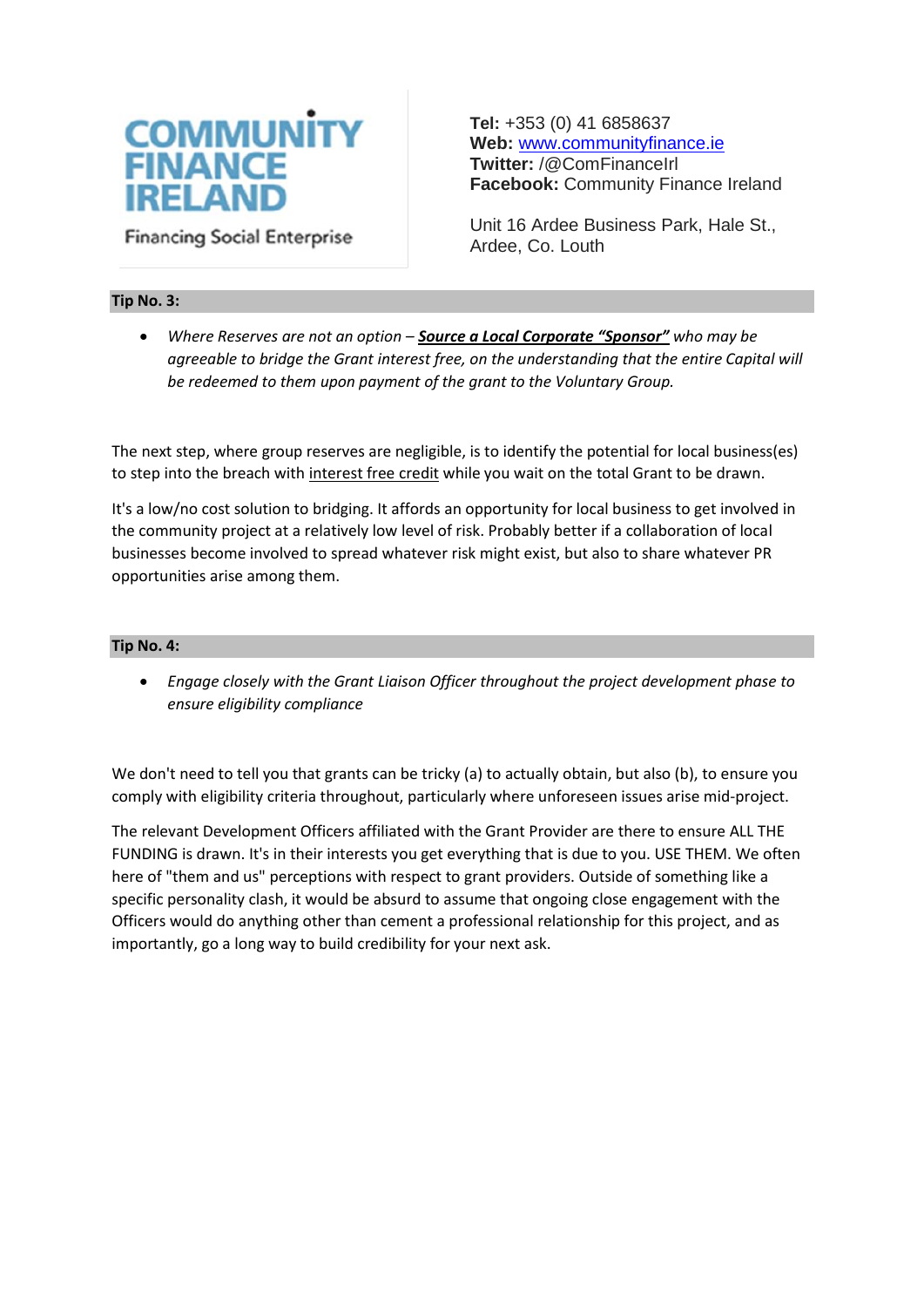

**Tel:** +353 (0) 41 6858637 **Web:** [www.communityfinance.ie](http://www.communityfinance.ie/)  **Twitter:** /@ComFinanceIrl **Facebook:** Community Finance Ireland

Unit 16 Ardee Business Park, Hale St., Ardee, Co. Louth

## **Tip No. 5:**

 *If you do need to access an Interest bearing Bridging Loan Facility, "SHOP AROUND!" for the LOWEST possible rate!*

Assuming your only option to draw a grant is by way of accessing interest bearing debt, you need to remain focused and keep costs to a minimum. Remember, by costs, you need to include your time and effort as well as monthly commercial repayments.

Often overlooked is the Credit Union route, in particular for low level borrowings. Our experience has seen numerous examples of groups where 4 or 5 personalities will have split the amount of bridging required through personal loans from the Credit Union. Thereafter the voluntary group they represented took care of the monthly repayments and, redeemed all debt in full upon receipt of the grant.

Community Finance Ireland recently surveyed 437 groups nationwide on the cost of their existing debt. The average rate charged/paid across this cohort was 6.1%.

Generally bridging loans should comprise INTEREST ONLY monthly repayments until such time as the grant is claimed and used to redeem the loan in full.

## **Tip No. 6:**

*Do not leave applying for bridging finance to the last minute!*

Just as you should not apply for a grant the night before the closing date, seeking bridging finance in a lastminute.com fashion may prove problematic. If nothing else, it smacks of desperation and poor forward thinking by the applicant.

As above, all commercial debt carries a degree of time in terms of getting approval and drawdown. We suggest you engage with the finance provider in tandem with your initial approach to the Grant Provider.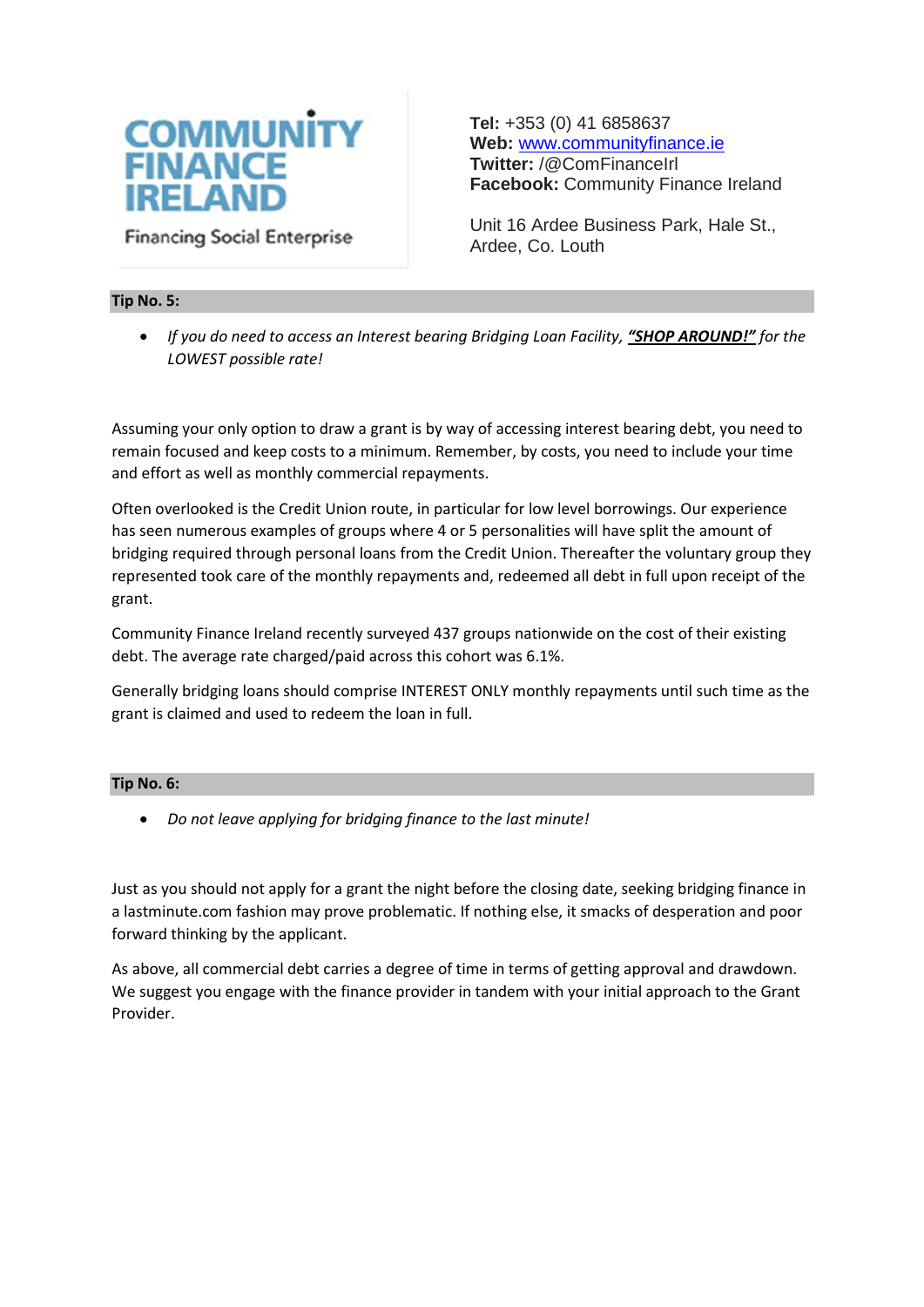

**Tel:** +353 (0) 41 6858637 **Web:** [www.communityfinance.ie](http://www.communityfinance.ie/)  **Twitter:** /@ComFinanceIrl **Facebook:** Community Finance Ireland

Unit 16 Ardee Business Park, Hale St., Ardee, Co. Louth

## **Tip No. 7:**

**•** Under no circumstances should Voluntary Directors or Trustees need to provide Personal *Guarantees to access such Bridging Loans – Steer Clear of Such a Request*

Little explanation needed here. Personal Guarantees were a substantial feature of Community Borrowing before the increased awareness of Community Finance in Ireland. One of our early deals consisted of refinancing commercial bank debt for a group whereby one volunteer director had signed a personal guarantee for €600,000. Our intervention removed this personal liability from the equation.

A second, more disturbing example, witnessed an organisation's member of staff providing the bank with a legal charge on their private residence.

Lending should be made, first and foremost on Repayment Capacity, or not at all. If you are asked for personal guarantees, understand this to be code for **"Your Group shouldn't borrow money from that source".**

## **Tip No. 8:**

 *Be wary of additional charges, and ask for the APR. Do Not Pay Arrangement Fees on Bridging Loans.*

By their very nature, bridging loans are most likely to be repayable within a matter of months if not weeks! To the investor, they constitute the lowest level of return on investment, all things being considered, and often may actually cost money to administrate.

Therefore, it is not unusual to see arrangement fees being charged by financial institutions for a Bridging Loan. In some cases, this may approach 1% of the amount of finance offered.

Ideally however you should, in the name of community solidarity, seek to have this waived. Every little helps!!